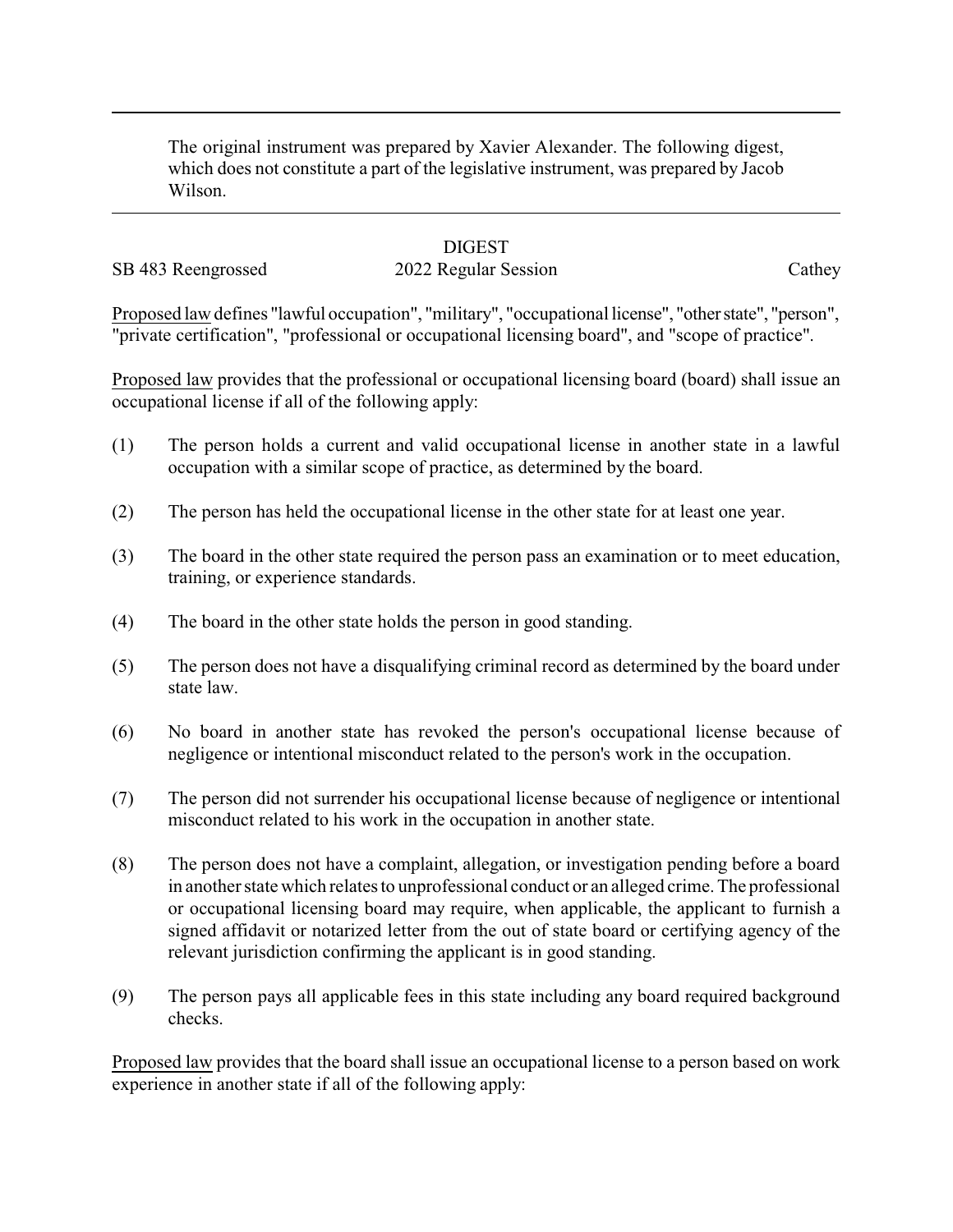- (1) The person worked in a state that does not use an occupational license to regulate a lawful occupation, but this state uses an occupational license to regulate a lawful occupation with a similar scope of practice, as determined by the board.
- (2) The person worked for at least three years in the lawful occupation.
- (3) The person satisfies all requirements under proposed law.

Proposed law provides that the board shall issue an occupational license to a person based on holding a private certification and work experience in another state if all of the following apply:

- (1) The person holds a private certification and worked in a state that does not use an occupational license to regulate a lawful occupation, but this state uses an occupational license to regulate a lawful occupation with a similar scope of practice, as determined by the board.
- (2) The person worked for at least two years in the lawful occupation.
- (3) The person holds a current and valid private certification in the lawful occupation.
- (4) The private certification organization holds the person in good standing.
- (5) The person satisfies all requirements under proposed law.

Proposed law provides that the board may require a person to pass an examination specific to the occupation if the license issued in this state requires an examination.

Proposed law provides that a person who obtains an occupational licence is subject to all laws regulating the occupation and jurisdiction of this state.

Proposed law provides for exceptions.

Proposed law provides for the following limitations:

- (1) Nothing in proposed law shall prohibit a person from applying for an occupational license under another statute or rule in state law.
- (2) An occupational license issued pursuant to proposed law is valid only in Louisiana. It does not make the person eligible to work in another state under an interstate compact or reciprocity agreement unless otherwise provided in law.
- (3) Nothing in proposed law shall prevent Louisiana from entering into a licensing compact or reciprocity agreement with another state, foreign province, foreign country, international organization, or other entity.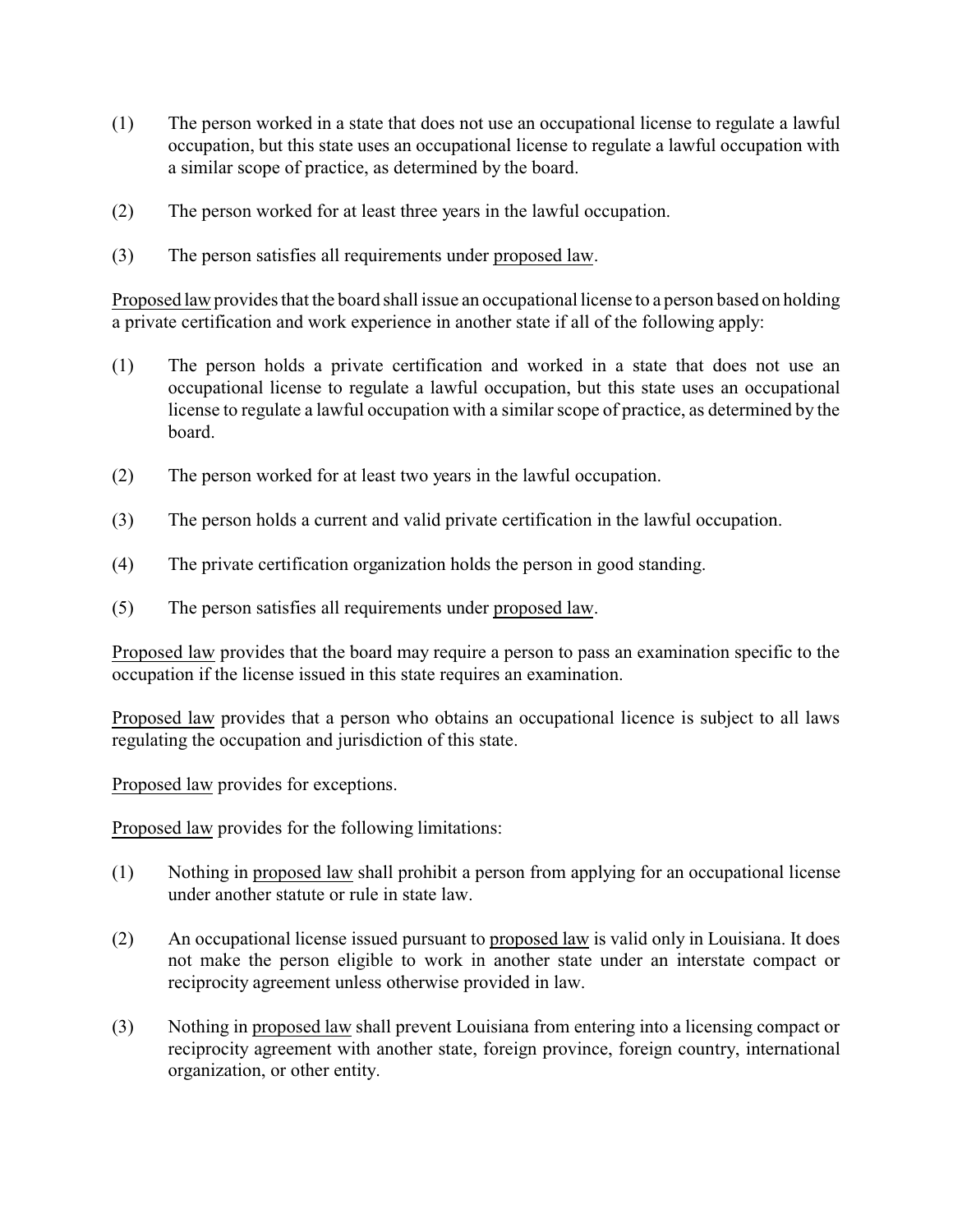- (4) Nothing in proposed law shall prevent Louisiana from recognizing occupational credentials issued bya private certification organization, foreign province, foreign country, international organization, or other entity.
- (5) Nothing in proposed law shall require a private certification organization to grant or deny private certification to any individual.

Proposed law provides that the board will provide the person with a written decision regarding the application within 45 days of receiving a completed application.

Proposed law excludes the Louisiana State Board of Medical Examiners, the State Board of Certified Public Accountants of Louisiana, the State Board of Architectural Examiners, the Louisiana Real Estate Commission, the State Board of Veterinary Medicine Examiners, the Louisiana Professional Engineering and Land Surveying Board, the Louisiana State Board of Dentistry, and the State Board of Nursing.

Effective upon signature of the governor or lapse of time for gubernatorial action.

(Adds R.S. 37:51-59)

## Summary of Amendments Adopted by Senate

- Committee Amendments Proposed by Senate Committee on Commerce, Consumer Protection, and International Affairs to the original bill
- 1. Makes technical changes.
- 2. Defines "person".
- 3. Removes the definition of government certification from proposed law and makes conforming changes throughout proposed law.
- 4. Provides that the board may require a signed affidavit from an out-of-state board or agency that confirms the applicant is in good standing in order to receive a license in Louisiana.
- 5. Excludes from proposed law the Louisiana State Board of Medical Examiners, the State Board of Certified Public Accountants of Louisiana, the State Board of Architectural Examiners, the Louisiana Real Estate Commission, the State Board of Veterinary Medicine Examiners, the Louisiana Professional Engineering and Land Surveying Board, the Louisiana State Board of Dentistry, and the State Board of Nursing.